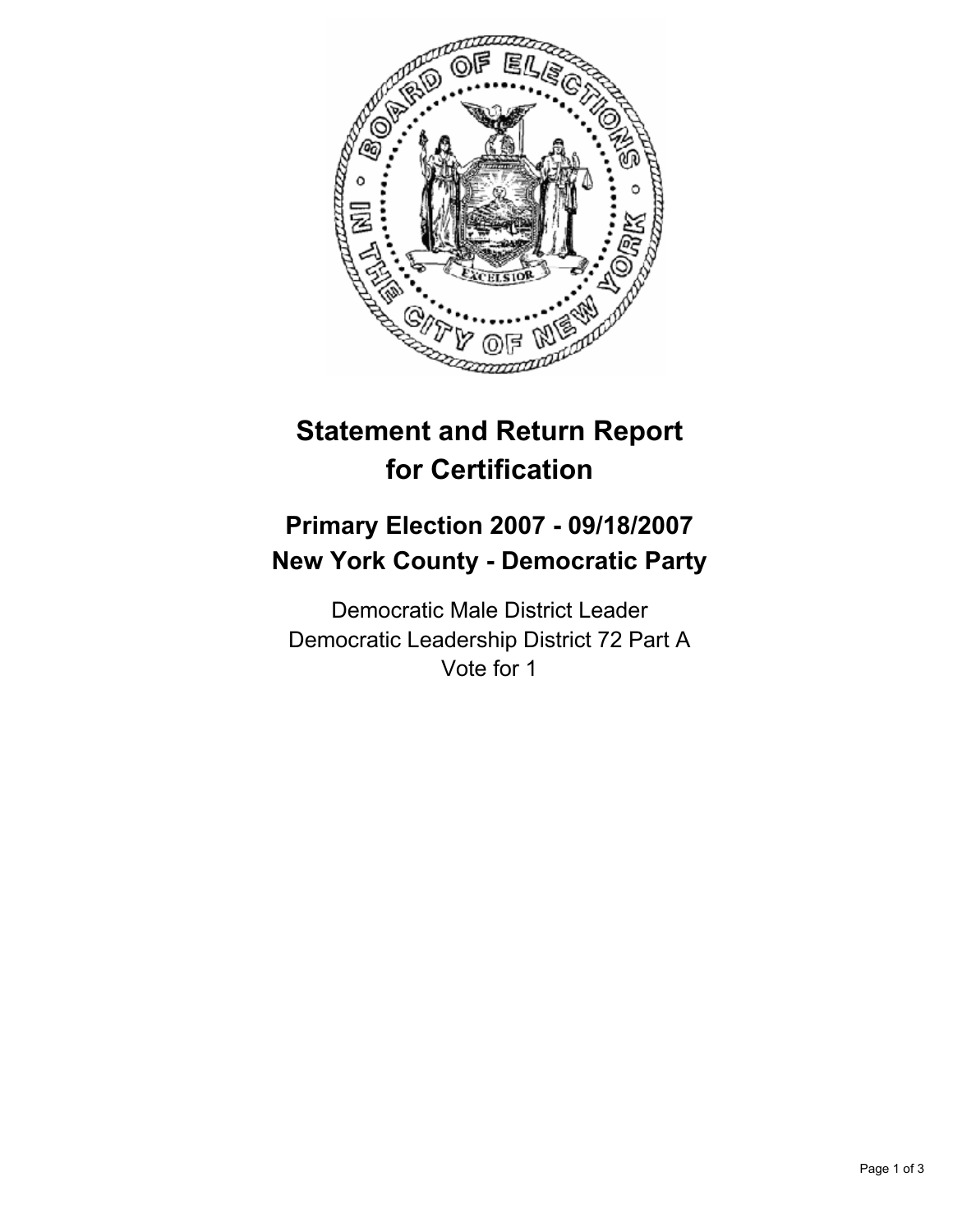

## **Assembly District 72**

| <b>EMERGENCY</b>         |       |
|--------------------------|-------|
| ABSENTEE/MILITARY        | 6     |
| AFFIDAVIT                | 16    |
| <b>KERVIN CAMPBELL</b>   | 240   |
| <b>ADRIANO ESPAILLAT</b> | 1,110 |
| <b>Total Votes</b>       | 1,350 |